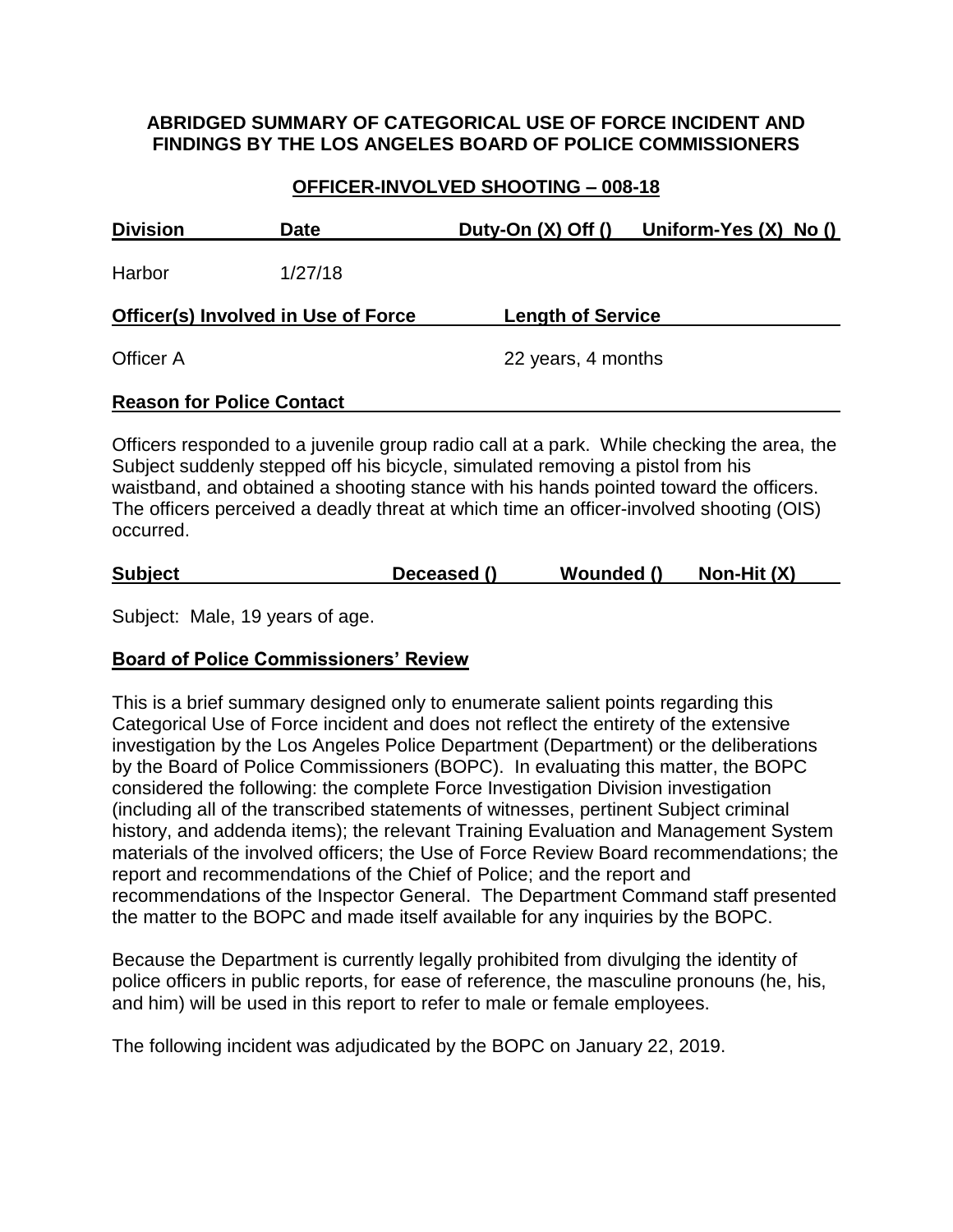#### **Incident Summary**

Uniformed Police Officers A and B responded to a juvenile group radio call at a recreation center. The comments of the call indicated that there were three juveniles wearing blue clothing, sitting on a park bench, smoking marijuana, and drinking alcohol.

The officers were in proximity of the recreation center when Officer A observed the Subject riding a bicycle towards him on the sidewalk.

According to Officer A, the Subject crossed diagonally in front of the police vehicle to the sidewalk. Officer A momentarily lost sight of the Subject because his view was obstructed by the vehicles parked along the curb. The Subject then re-appeared near one end of the park, rode his bicycle across the street to the sidewalk, and rode in a circle. All the while, the Subject stared at the officers.

Officer A perceived that the Subject was very interested in the officers, which caught his attention. He knew the park to be frequented by gang members with guns and drug activity and felt it prudent to keep an eye on the Subject.

The Subject rode his bicycle on the sidewalk and then into the street. Officer A described that the Subject was aggressively riding fast and toward them with an angry expression.

As the Subject reached the center of the street, he turned and quickly rode toward the officers, which influenced Officer B to begin to stop the police vehicle to avert hitting the Subject. The Subject then suddenly stopped, straddled his bicycle, lifted his shirt with his left hand, and reached into his front waistband with his right hand.

According to Officer A, he observed a dark object as the Subject removed his right hand from his waistband. Officer A described that the Subject pointed his right hand straight out and used his left hand to cup his right hand as if holding a pistol in a two-handed shooting stance.

Believing that the Subject was about to shoot at himself or his partner, Officer A drew his service pistol with his right hand, utilized a seated single-handed shooting position, aimed at the Subject's center body mass, and fired two rounds at the Subject through the windshield of the police vehicle.

According to Officer B, he placed the police vehicle in park as the Subject got off his bicycle. Meanwhile, he heard two shots and drew his service pistol because he believed the Subject had a handgun, and he needed to protect himself from the perceived threat.

The Subject was interviewed and admitted he simulated pointing a gun at the officers. The Subject stated, "I'm the one that was reacting [acting] as if I had a gun on me. And that's when the officers fired." When asked what he thought was going to happen when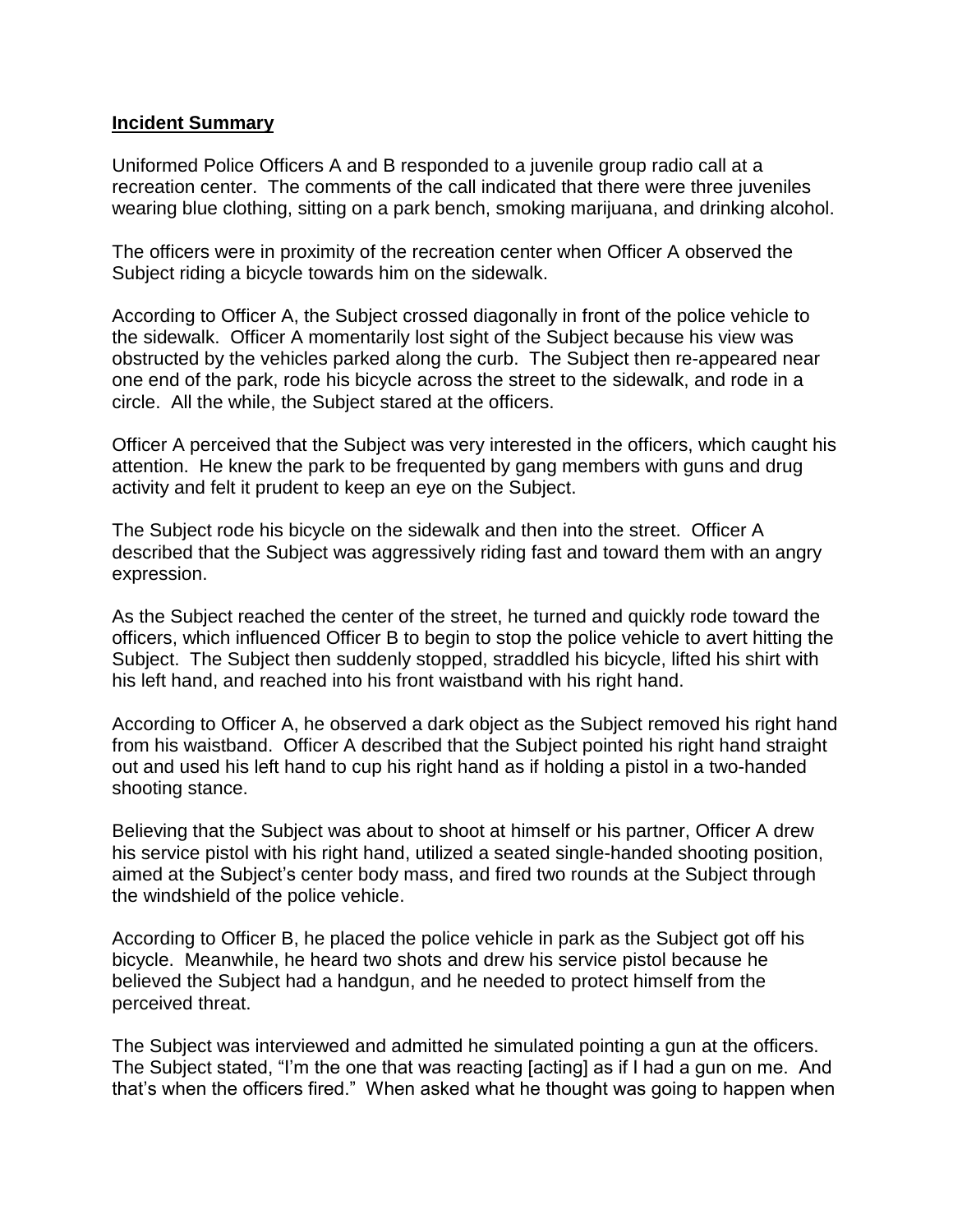he simulated pointing a handgun at the police, the Subject replied, "They shoot me because they feel threatened for their life, Sir."

Officer B then unbuckled his seatbelt, exited the driver's side of his vehicle and took cover behind his ballistic door. Officer A exited the police vehicle and directed Officer B to broadcast a help call.

Officer B broadcast the help call and notified CD that shots had been fired. Officer B requested that responding officers arrive from one end of the street to avoid a crossfire situation.

According to Officer A, the Subject continued to move his arms and was not listening to their commands when he heard Witness A near the sidewalk and out of his view yelling and screaming. This caused Officer A concern for the potential of an additional suspect and/or possible ambush, which influenced him to move to the rear passenger side of the police vehicle. According to Officer A, he communicated to his partner that there was an additional individual and advised him that he was going to move.

Officer A observed Witness A, who was standing in the park adjacent to the sidewalk with his hands in the air. According to Officer A, Witness A was following his directions so he holstered his service pistol and handcuffed him without incident.

This decision was made because Witness A was compliant, and Officer A wanted to control him so he could transition back to assist Officer B with the Subject. However, additional personnel arrived and were assisting Officer B as Witness A was being handcuffed.

As Witness A tried to walk toward the area where officers were taking the Subject into custody, Officer A used physical force as he held onto Witness A's left arm and directed him to the ground in a seated position.

As Officer B remained focused on the Subject from behind the cover of his ballistic door, Officers C and D responded from one end of the street. Officer D navigated the officers' response and admittingly misunderstood the broadcast from Officer B. Officers C and D immediately identified their error and communicated regarding the potential crossfire.

Officer D deployed his patrol rifle, exited the police vehicle, and moved to the sidewalk. Officer C exited the driver's door and proceeded to the rear of his police vehicle as he also moved to the sidewalk. Officer C drew his service pistol when he reached the sidewalk. Officers C and D then proceeded on the sidewalk with the benefit of the cover provided by the vehicles parked on the curb.

Sergeant A responded to the scene and took control as Incident Commander (IC). The Subject was then taken into custody without incident. Sergeants B and C responded to the scene, and obtained PSS' from Officers A and B respectively.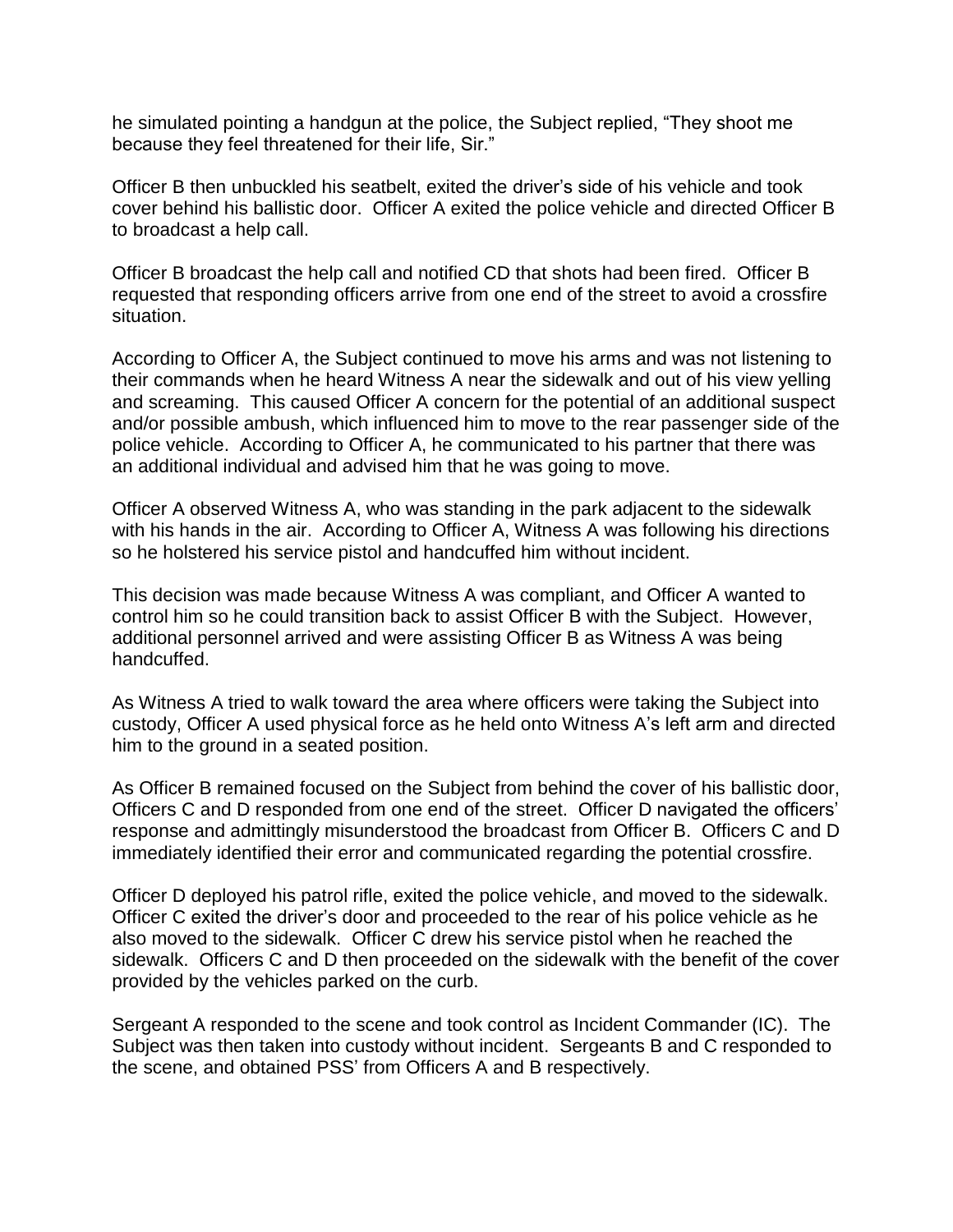Officer E transported the Subject to the police station. While en route, the Subject stated that it wasn't the officer's fault and that he acted as if he had a gun. Once at the police station, the Subject demonstrated how he simulated pointing a gun at the officers, which was captured on the surveillance camera located inside the holding cell.

# **Los Angeles Board of Police Commissioners' Findings**

The BOPC reviews each Categorical Use of Force incident based upon the totality of the circumstances, namely all of the facts, evidence, statements and all other pertinent material relating to the particular incident. In every case, the BOPC makes specific findings in three areas: Tactics of the involved officer(s); Drawing/Exhibiting of a firearm by any involved officer(s); and the Use of Force by any involved officer(s). Based on the BOPC's review of the instant case, the BOPC made the following findings:

# **A. Tactics**

The BOPC found Officer A's tactics to warrant an Administrative Disapproval and Officer B's tactics to warrant a Tactical Debrief.

# **B. Drawing/Exhibiting**

The BOPC found Officers A and B's drawing and exhibiting of a firearm to be in policy.

# **C. Non-Lethal Use of Force**

The BOPC found Officer A's non-lethal use of force to be in policy.

# **D. Lethal Use of Force**

The BOPC found Officer A's lethal use of force to be in policy.

# **Basis for Findings**

In making its decision in this matter, the Commission is mindful that every "use of force by members of law enforcement is a matter of critical concern both to the public and the law enforcement community. It is recognized that some individuals will not comply with the law or submit to control unless compelled to do so by the use of force; therefore, law enforcement officers are sometimes called upon to use force in the performance of their duties. It is also recognized that members of law enforcement derive their authority from the public and therefore must be ever mindful that they are not only the guardians, but also the servants of the public. The Department's guiding value when using force shall be reverence for human life. Officers shall attempt to control an incident by using time, distance, communications, and available resources in an effort to de-escalate the situation, whenever it is safe and reasonable to do so. When warranted, Department personnel may objectively use reasonable force to carry out their duties. Officers who use unreasonable force degrade the confidence of the community we serve, expose the Department and fellow officers to legal and physical hazards, and violate the rights of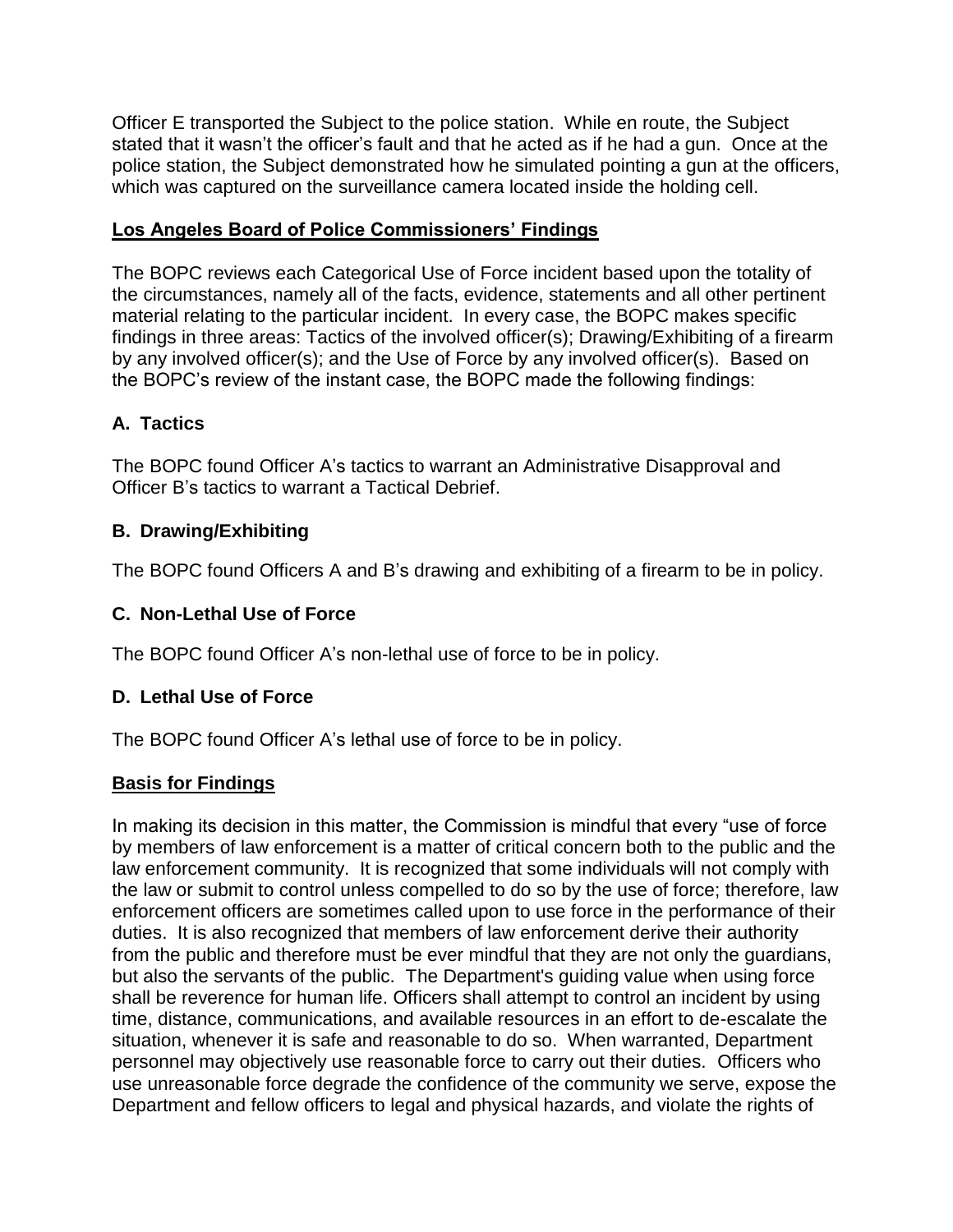individuals upon whom unreasonable force is used. Conversely, officers who fail to use force when warranted may endanger themselves, the community and fellow officers." (Use of Force Policy, Los Angeles Police Department Manual.)

The Commission is cognizant of the legal framework that exists in evaluating use of force cases, including the United States Supreme Court decision in Graham v. Connor, 490 U.S. 386 (1989), that:

"The reasonableness of a particular use of force must be judged from the perspective of a reasonable officer on the scene, rather than with the 20/20 vision of hindsight. The calculus of reasonableness must embody allowance for the fact that police officers are often forced to make split-second judgments – in circumstances that are tense, uncertain and rapidly evolving – about the amount of force that is necessary in a particular situation."

The Commission is further mindful that it must evaluate the actions in this case in accordance with existing Department policies. Relevant to our review are Department policies that relate to the use of force:

Law enforcement officers are authorized to use deadly force to:

- Protect themselves or others from what is reasonably believed to be an imminent threat of death or serious bodily injury; or
- Prevent a crime where the subject's actions place person(s) in imminent jeopardy of death or serious bodily injury; or
- Prevent the escape of a violent fleeing felon when there is probable cause to believe the escape will pose a significant threat of death or serious bodily injury to the officer or others if apprehension is delayed. In this circumstance, officers shall to the extent practical, avoid using deadly force that might subject innocent bystanders or hostages to possible death or injury.

The reasonableness of an Officer's use of deadly force includes consideration of the officer's tactical conduct and decisions leading up to the use of deadly force. (Use of Force Policy, Los Angeles Police Department Manual.)

An officer's decision to draw or exhibit a firearm should be based on the tactical situation and the officer's reasonable belief that there is a substantial risk that the situation may escalate to the point where deadly force may be justified. (Los Angeles Police Department Manual.)

Tactical de-escalation involves the use of techniques to reduce the intensity of an encounter with a suspect and enable an officer to have additional options to gain voluntary compliance or mitigate the need to use a higher level of force while maintaining control of the situation. Tactical de-escalation does not require that an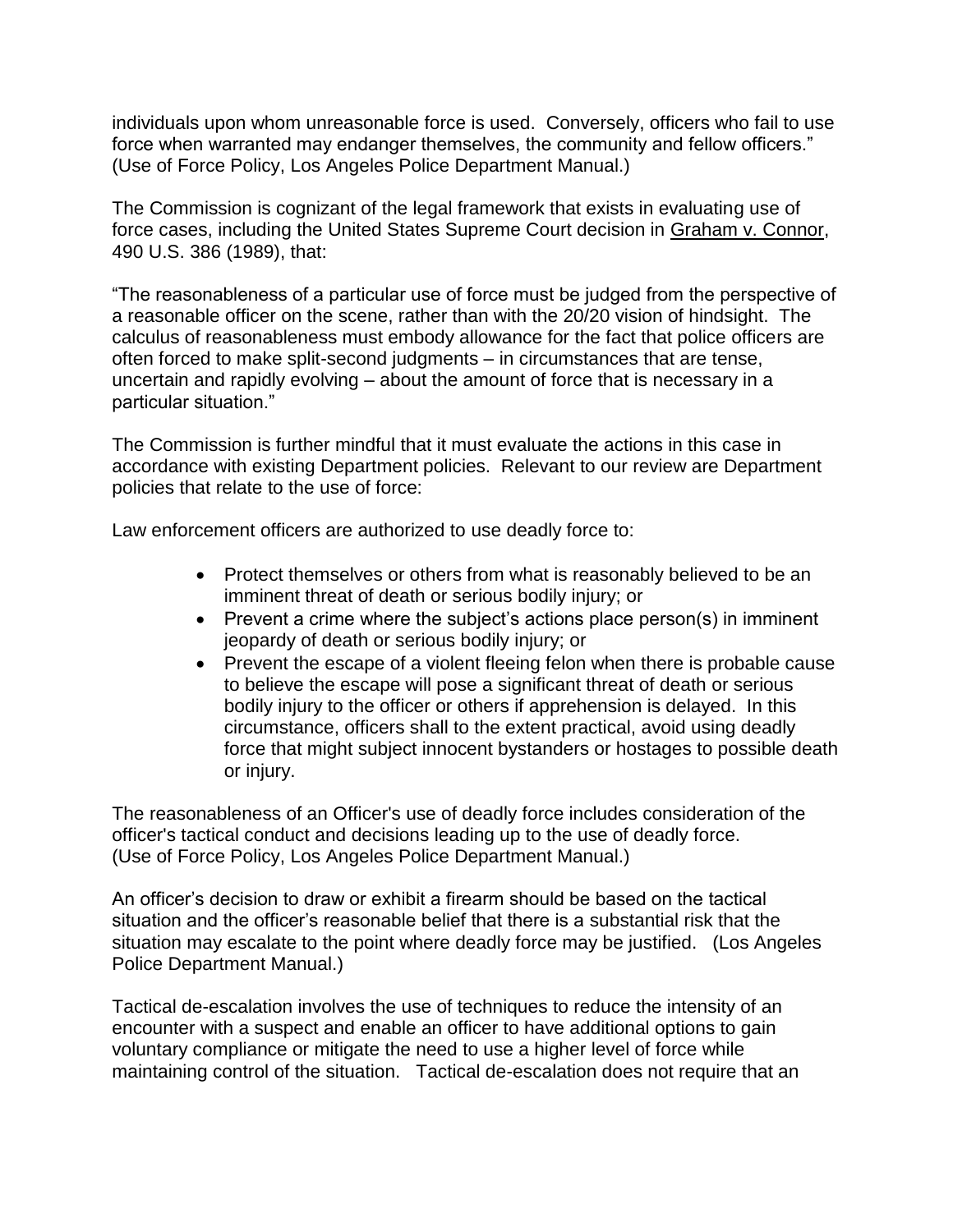officer compromise his or her safety or increase the risk of physical harm to the public. De-escalation techniques should only be used when it is safe and prudent to do so. (Tactical De-Escalation Techniques, October 2016.)

• During its review of the incident, the BOPC considered the following:

### **1. Tactical Communication**

Officer B broadcasted a Help Call directing units to respond from south of the OIS.

As a result of some confusion over Officer B's broadcast, Officers C and D initially responded from the north of the OIS, placing themselves downrange from the OIS location. Additionally, while CD was attempting to request the phonetic pronunciation a second time of the location, Sergeant B advised CD to hold the frequency, resulting in CD discontinuing their attempt to clarify the appropriate cross street.

Based on the totality of the circumstances, the BOPC determined that while identified as an area for improvement, Officer B's actions were not a substantial deviation from approved Department tactical training.

### **2. Contact and Cover** (Substantial Deviation – Officer A)

Officer A initiated contact and physically restrained Witness A, who was a second possible ambush suspect without the benefit of a cover officer.

Operational success is based on the ability of officers to effectively establish designated roles and communicate during critical incidents. Officers improve overall safety by their ability to recognize an unsafe situation and work collectively to ensure a successful resolution.

In this case, although Witness A was compliant, Officer A placed himself at a tactical disadvantage and took an unnecessary risk by contacting and physically restraining him without waiting for additional resources.

Based on the totality of the circumstances, the BOPC determined that Officer A's decision to initiate contact and physically restrain a possibly armed suspect without the benefit of a cover officer was a substantial deviation, without justification, from approved Department tactical training.

- The BOPC also considered the following:
	- 1. Holding Drink in Left Hand and Service Pistol in Right Hand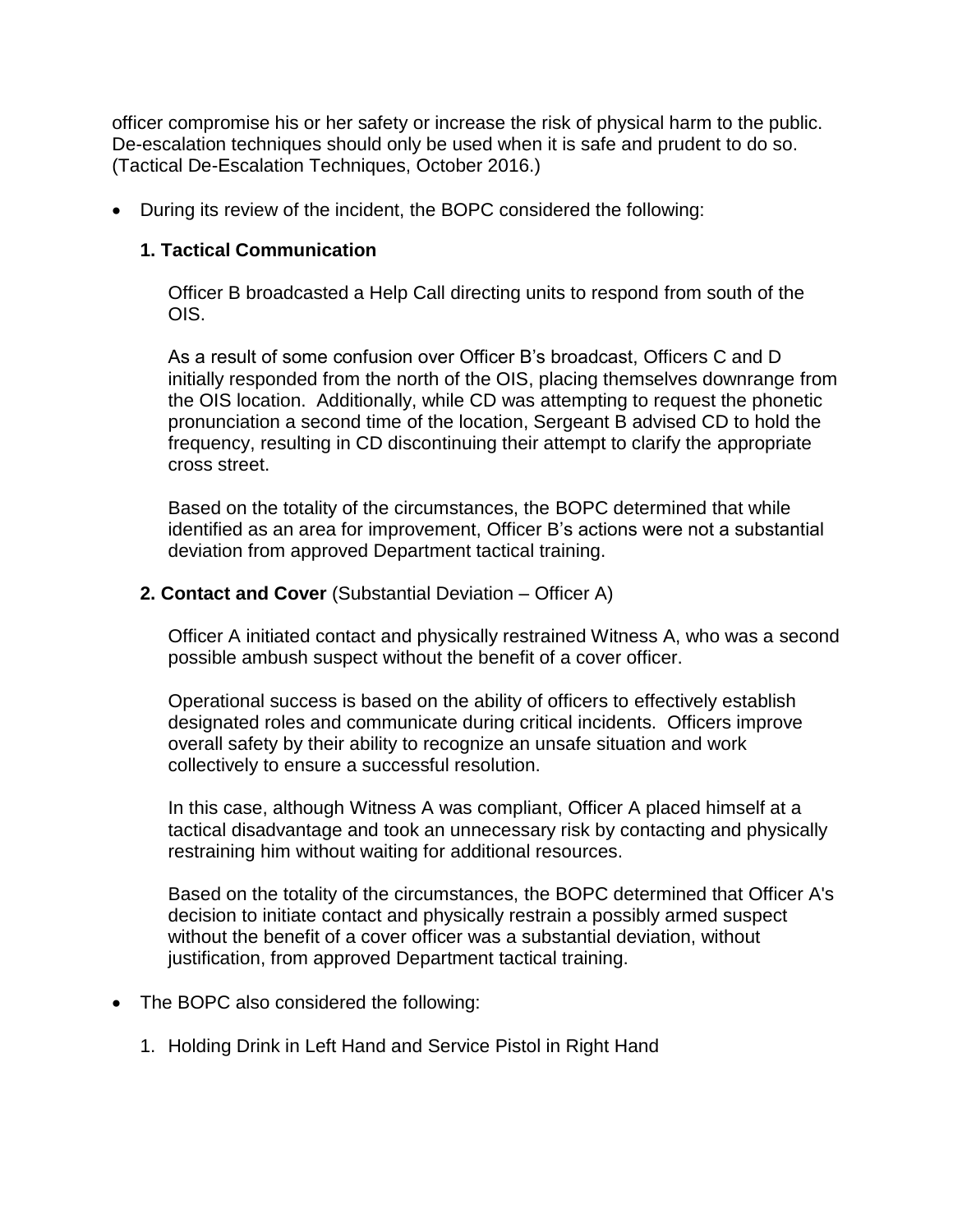The investigation revealed that Officer A drew his service pistol with his right hand and was involved in an OIS while holding a drink in his left hand. Officer A is reminded of the importance of being prepared for tactical situations arising while investigating radio calls and to keep his hands free when conducting field investigations.

2. Non-Conflicting Simultaneous Commands

The investigation revealed that several officers gave simultaneous commands to the Subject during the incident. Although the commands were non-conflicting, the officers are reminded that simultaneous commands can sometimes lead to confusion and non-compliance by the suspect.

3. Less-Lethal Force Options

The investigation revealed that there were no designated less-lethal cover officers as part of the arrest team when approaching the Subject to take him into custody. Although not required, the BOPC would have preferred that a lesslethal force option be deployed in the event the Subject posed a situation where the deployment of a less-lethal force option was appropriate.

4. Firearm Safety Rules

The investigation revealed that while approaching the Subject as part of the arrest team, Officer B allowed the muzzle of his service pistol to momentarily cover additional officers who assisted with taking the Subject into custody. Officer B was to be reminded to not violate the Department's Basic Firearm Safety Rules.

These topics were to be discussed at the Tactical Debrief.

The BOPC found Officer A's tactics to warrant an Administrative Disapproval and Officer B's tactics to warrant a Tactical Debrief.

#### **B. Drawing/Exhibiting**

• According to Officer A, he and Officer B were driving their vehicle at approximately 5-10 miles per hour, when the Subject crossed back to the sidewalk from the other side of the road. The Subject rode in a circle while watching the officers. The Subject then bolted out between two parked cars and immediately turned toward the officers. The Subject rode directly at them, jumped off the pedals and straddled his bicycle. The Subject lifted his shirt with his left hand and grabbed his waistband with his right hand. Officer A then observed a dark object, as the Subject brought his hands up very quickly and punched out into a shooting stance with his left hand cupped under his right hand. Believing that the Subject had a gun and was going to kill him and Officer B, Officer A drew his service pistol.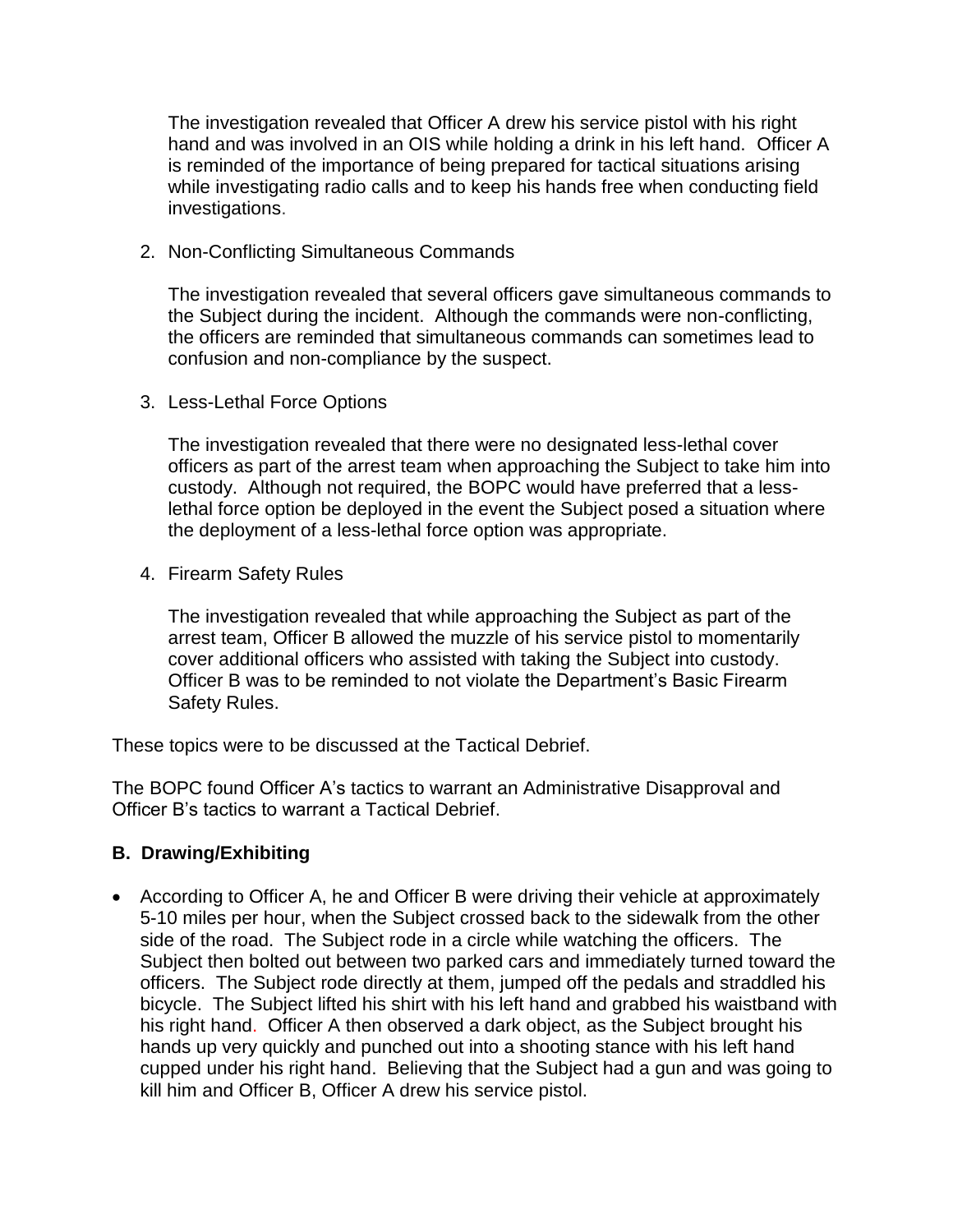According to Officer B, he first observed the Subject approximately 30 to 40 feet away from them. The Subject rode his bicycle from the sidewalk to the street, in between cars, and then rode fast and aggressively towards them. The Subject got off his bike, took a couple steps towards them, and took a shooting stance. Officer B slowed the vehicle and put it in park as he simultaneously heard shots fired. He observed the Subject immediately go to the ground in a prone position. Officer B unbuckled his seatbelt and exited the vehicle. Officer B assumed a position of cover behind his driver's side ballistic door panel and drew his service pistol.

Based on the totality of the circumstances, the BOPC determined that an officer with similar training and experience as Officers A and B, while faced with similar circumstances, would reasonably believe that there was a substantial risk the situation may escalate to the point where deadly force may be justified.

Therefore, the BOPC found Officers A and B's drawing and exhibiting of a firearm to be in policy.

#### **C. Non-Lethal Use of Force**

• **Officer A –** Firm grips, takedown

According to Officer A, when he started walking Witness A to the curb area, Witness A tried to pull away and started yelling at the Subject. Officer A used both of his hands on Witness A's left bicep and applied downward pressure to put Witness A on the ground into a seated position.

Based on the totality of the circumstances, the BOPC determined that an officer with similar training and experience as Officer A, while faced with similar circumstances, would believe that this same application of non-lethal force would be reasonable to prevent Witness A's escape.

Therefore, the BOPC found Officer A's non-lethal use of force to be in policy.

# **D. Lethal Use of Force**

• **Officer A –** (Pistol, 2 rounds)

According to Officer A, he believed the Subject had a gun and was going to kill himself and Officer B. Officer A drew his service pistol and fired two rounds from his service pistol at the Subject from approximately 25 feet.

Based on the totality of the circumstances, the BOPC determined that an officer with similar training and experience as Officer A, would reasonably believe that the Subject's actions presented an imminent threat of death or serious bodily injury, and that the lethal use of force would be objectively reasonable.